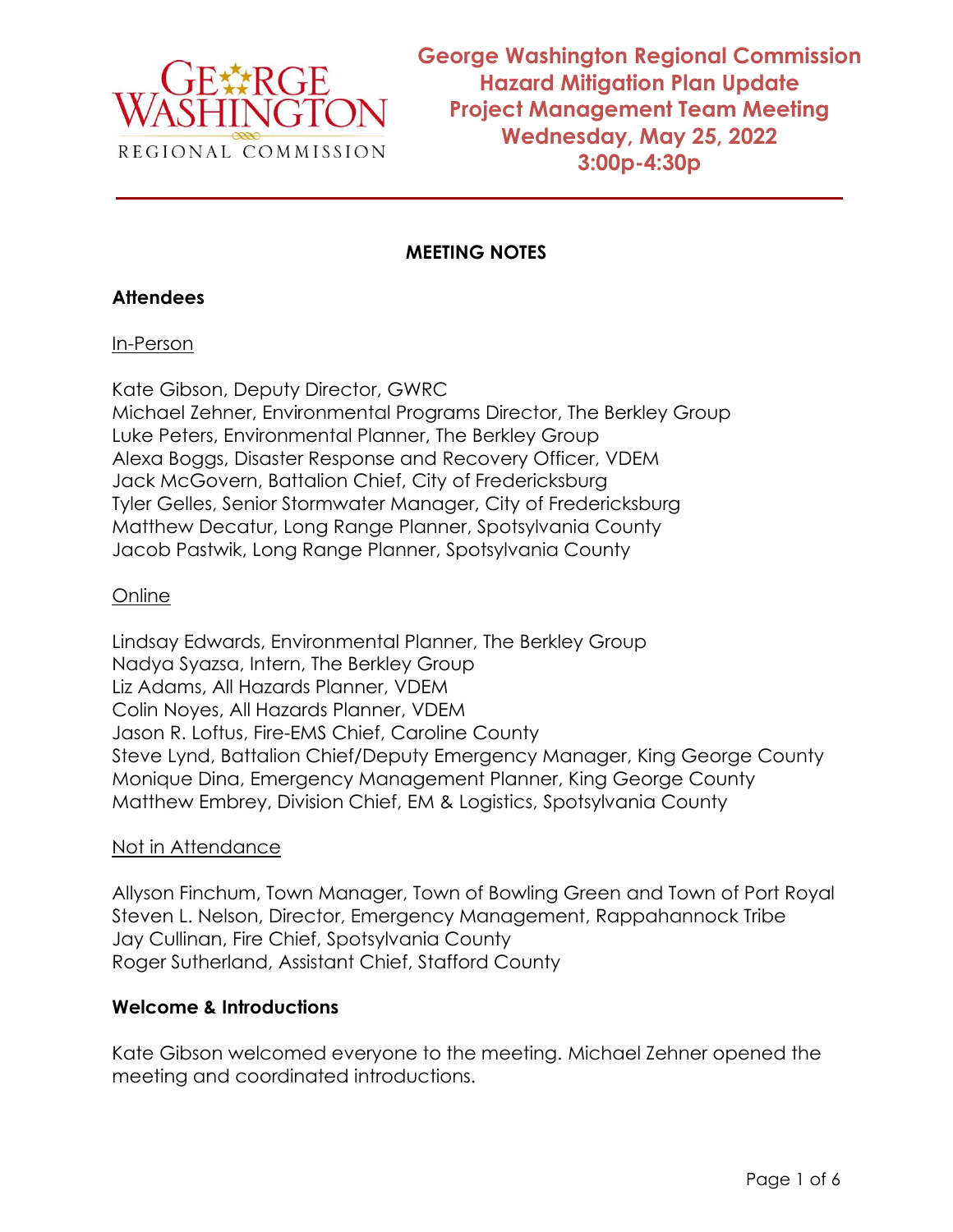#### **Project Overview and Schedule**

The Project Management Team discussed the intent and goals of the Plan update, as well as minimum requirements for the update.

The Project Management Team discussed the project timeline, including expectations for the completion of certain tasks, scheduling of meetings, and the receipt of materials, especially drafts of the Plan.

### **Review, Evaluation, and Assessment of Existing Plan**

The Project Management Team discussed the existing plan, including what aspects may be improved upon. Discussion focused on and covered the following:

- Shared mitigation strategies that might benefit the region
- Coordination on the implementation and management of the Plan, aspects that the Project Management Team would like to see addressed in the Plan update.
- 2020 Census may change from expectations due to effects of the COVID-19 pandemic
- How to address technological and man-made hazards? Possible circumstances to address could include civil unrest, political hotspot areas, cybersecurity threats
- Updating occurrences of storm and other hazard events in the region
- Should there be consideration of strategies to proactively get ahead of and address impacts associated with private development?
	- Advocate for certain elements in new and future development (include private development; e.g., supermarkets, shipping companies) that would reduce hazard risks, particularly for critical infrastructure;
- Updating new land-use policies and/or regional mitigation strategies (at least 2 for each hazard); and consider the cascading effects of hazards
- Integrate strategies of existing environmental programs (e.g., flooding mitigation activities) to those included in the Plan
	- *Kate Gibson*: There are currently numerous strategies tied to flooding that are related to other activities done by GWRC. It is significant to ensure the annual scopes of work for environmental programs help process HMP strategies
- Update clarity, organization, and readability of document, possibly begin with community-specific information prior to the rationale;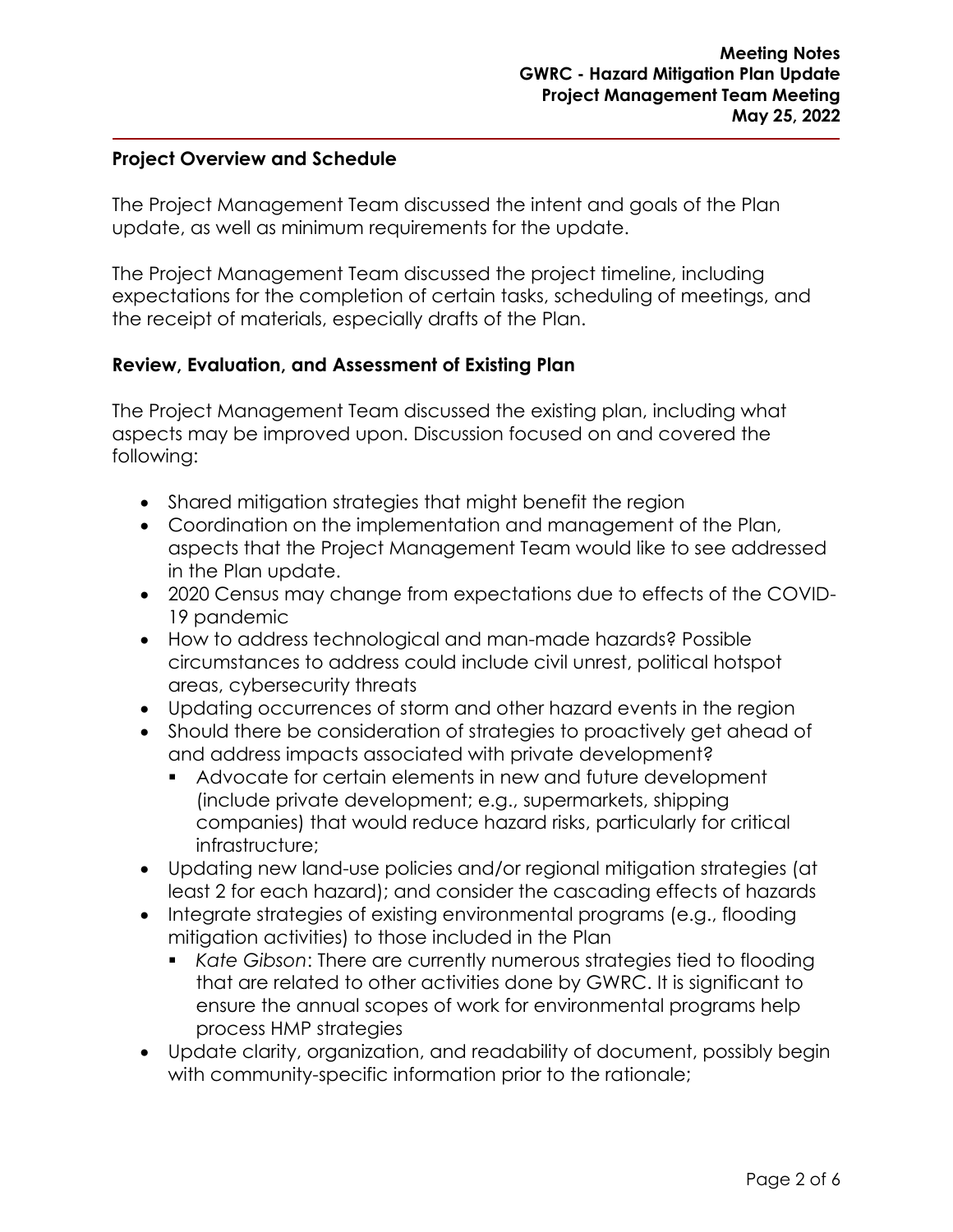- List possible community-specific capabilities in times of disasters (e.g., what type of shelters may be available? what are some shared services between localities?); They are difficult to find in the current Plan
- Section 8 add 8.6 Annual Training and Exercise Tabletop Plan
- Implementation plan:
	- *Spotsylvania County* planning department, IT, and other groups work together to implement recommendations
	- *Kate Gibson:* Possibly create a working group together and discuss once a year to report on the implementation progress
	- While localities have individually worked on their items, there hasn't been a concerted regional effort on GWRC's part – possibly tie into other grants/strategies to help with this

### **Hazard Identification and Risk Assessment**

Berkley Group Staff introduced the HIRA, the hazards currently covered and additional hazards that the Project Management Team may wish to consider, as well as the methodology for assessing risk and vulnerability:

- Using mixture of FEMA National Risk Index and other substantial hazardspecific data; which would somewhat change the format of HIRA
	- Thunderstorm >> Lightning Events + Strong Wind
	- Winter Storms and Nor'easters >> Winter Weather events
	- Non-Rotational Winds >> Hurricanes, Tropical Storms
	- Tornadoes remain separate
	- Other hazards possibly to include (per FEMA instructions):
		- o Pandemic + Infectious Diseases
		- o Invasive Species
		- o Radon Exposure
		- o Climate Change
		- o Additional technological hazards cyberattacks, biohazards, terrorist-related attacks, power plant explosions
- GWRC no HAZUS data is supported; other methodologies e.g., NRI, helps identify vulnerable communities and hazard risk (all of which are planned to be mapped using GIS)
	- Annual frequency
	- Population equivalence
	- Property damage
	- Agricultural damage
	- COVID-19 Data:
		- o Infection rates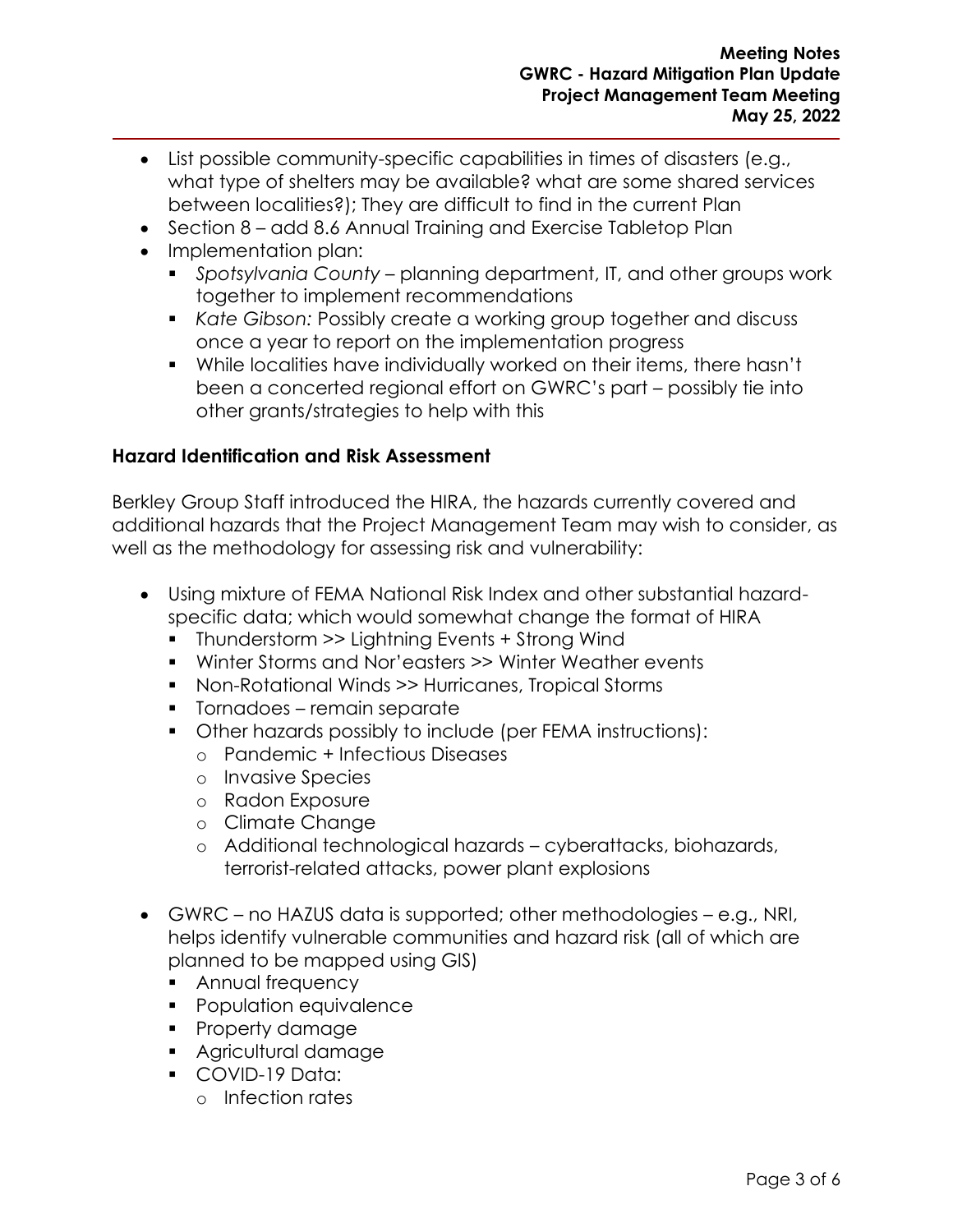- o Vaccination rates
- o COVID-19 Clinics/Test-Sites
- Building footprints to identify buildings located in the 100- or even 500 year floodplain

Project Management Team discussion included the following:

- Consider localities' EOPs and Recovery Plan local-based documents should be referenced in the overall Plan
	- Whereas the current Plan addressed likelihood and pre-mitigation activities
	- **·** Include also Dam Emergency Action Plan
	- Tabletop Exercise to test if EOPs work as intended
- Create a working inventory of local plans into the HMP update
- Spotsylvania County current issues with nutrient and sun impacted waters resulting in harmful algae blooms and toxic waters which raises concerns for wildlife and recreation – considered to be manmade hazard
- Equitable outcomes focus on mitigation strategies to aid more vulnerable communities, particularly those located on the coasts
- Colin Noyes: Infrastructure, particularly aging ones bridges, water facilities (e.g., pump stations), dams – should be addressed as they significantly impact local communities
	- DCR has database of dams in the region
	- Impoundment vs. dam different hazard level: local EM should have data on this
	- Mitigation strategy map dams locally

# **Public Engagement/Education Plan**

Project Management Team discussion focused on the following to support public engagement and education:

- Create working inventory of local resources and contacts for public engagement:
	- **•** Include local webpages/sites; newsletters; communication staff and social media
	- Attach images of hazards to Plan include captions, sources (possibly local news outlets, social media, etc.)
	- **•** Improve education on relevance on the Plan
- Groups or populations that should be consciously prioritized for any engagement activities?
	- Vulnerable communities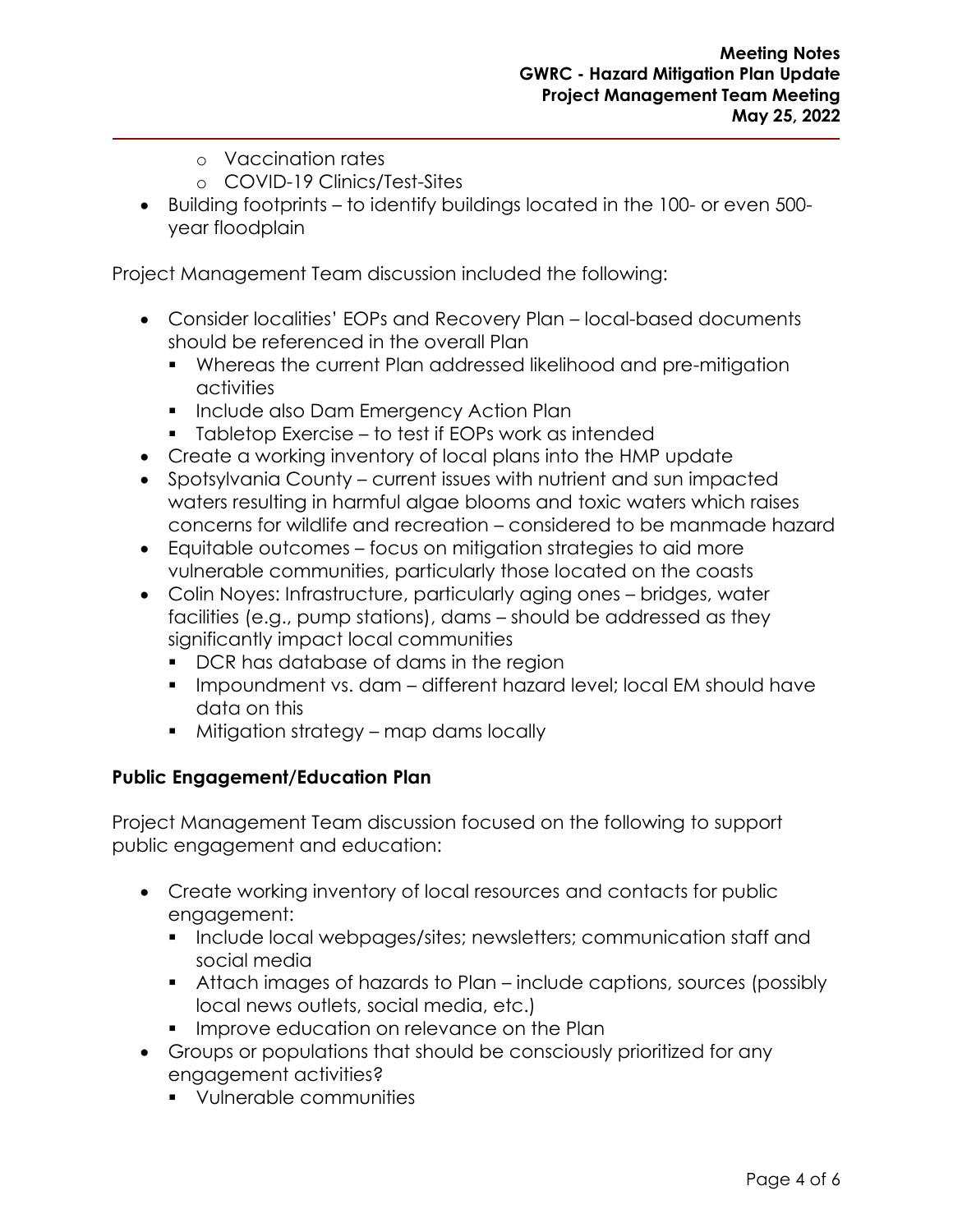- Lower income households
- Communities of color
- "Community lifelines" and non-profits overall, those who work on behalf of or have relationships with the diverse communities and populations in the localities (consider who to contact)
- Objectives? Strategies?
	- Consistent, timely messaging
	- Assess vulnerabilities in communities
	- Ensure eligibility for various funding opportunities
- Activities:
	- Public Education Kick-Off
		- o Digital survey ensure access for communities to Internet; give alternative options for elderly who may not be too technologically savvy (elderly population make up a considerable portion in localities)
		- o Hard-copies/in-person capability to complete could be disseminated through community-based facilities (e.g., libraries)
		- o Outline of these resources, consider who/when/where to send these surveys (as these details are to be included within the Plan)
			- o Some accommodations may be necessary for those possibly with some disabilities or language barriers
				- **•** Some languages to include could be Chinese, Farsi, Spanish, Pashto/Dari
				- Audible versions
- Public review and comment on current plan;
- In-person event? may not be achievable due to the strict timeline; consider possibly in July?
- Pubic review and input on HIRA
- Public Meeting input on final draft Plan
- National Preparedness Month in September use to promote the Plan

#### **Grant Administration; Documenting Local In-Kind Match Time**

The Project Management Team discussed needs for documenting local in-kind match time, with the Berkley Group and GWRC staff reiterating responsibilities under the grant.

- Reporting likely on a monthly basis, as reimbursements are monthly
- Ensure every employee in the organization working on the Plan is included – large match is expected – lean on PMT for this
- Get information on fringe costs from requisite HR departments